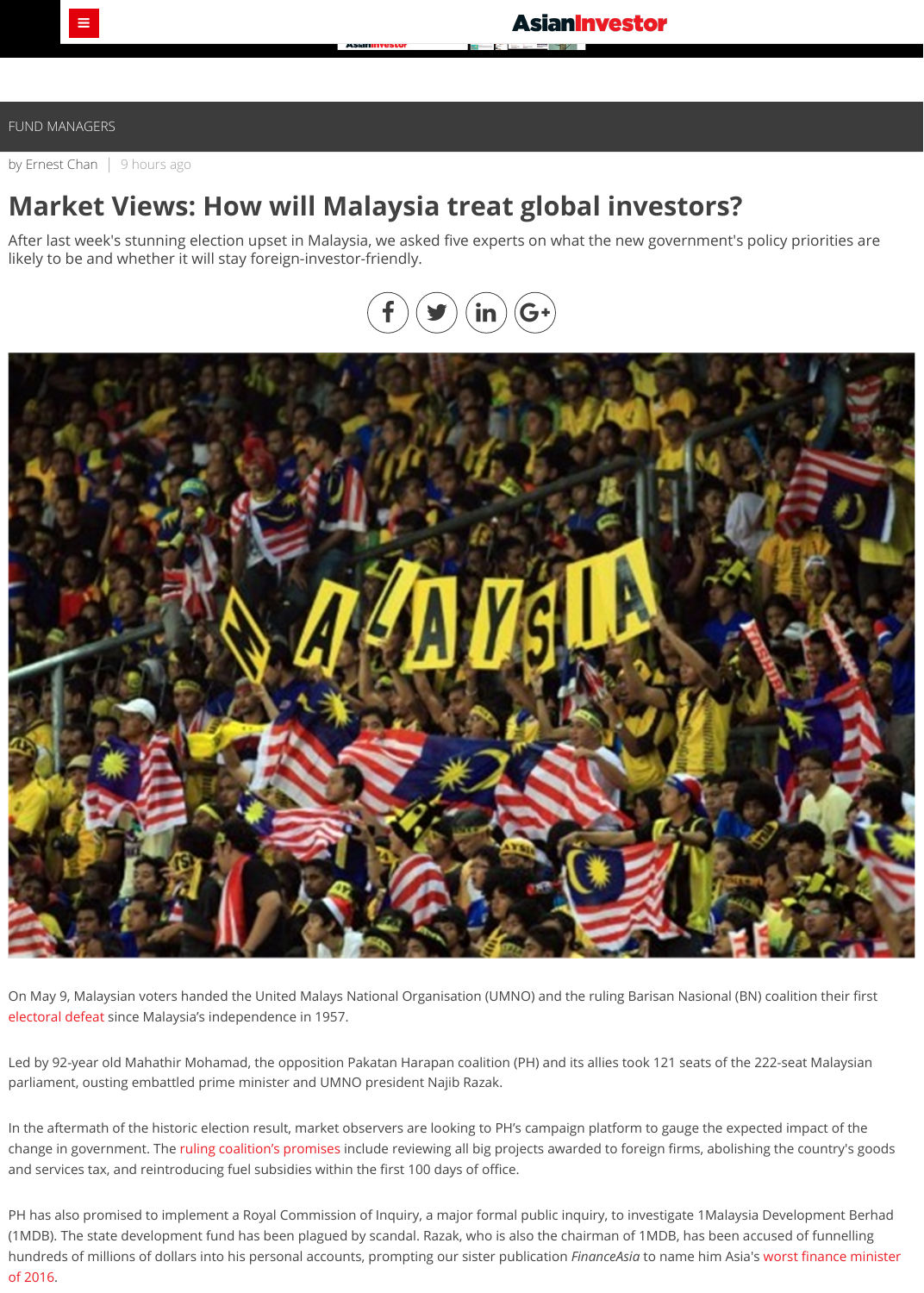We asked chief investment officers at two wealth management companies, a fund house CIO, an emerging markets and Asia equities specialist, and an economist whether PH's election victory is a positive for foreign investors and about its likely impact on corporate governance and local markets.

*The following transcripts have been edited for clarity and brevity.*

# **Markus Mueller, global head of CIO office**

#### **Deutsche Bank Wealth Management**

It is important that the new government take a policy direction that is prudent by supporting economic development and inclusive growth, as well as the openness of the country for foreign investors, and improving the business climate.

The new government's attitude to Chinese investments will be important: there is a possibility that the new government could slow down fixed investment project approvals in the near term.

China's foreign direct investment inflows to Malaysia were significant in recent years and a lot of them are related to mega-construction projects. The new government will possibly review these projects again and this would slow down the fixed investment growth in Malaysia, leading to slower economic growth.

It's still unclear what the key government policies are in the business sectors. However, if the new government is willing to promote more openness to foreign investors, corporate governance in Malaysia could improve with increased competition from foreign companies.

In the medium-to-long-term ... this election could be positive to Malaysia's economy. It could provide a good chance for Malaysia to solve some institutional problems in government. The new government may be able to address some of the corruption problems in the old government and achieve higher efficiency in policy implementation. This will be positive to the economy in the long term.

The financial market has been relatively calm this week after the initial volatility. Therefore, there is less need for Malaysia's central bank, Bank Negara, to react to the election results.

However, the Bank Negara's monetary policies in the second half of this year would matter to investors in an environment of likely higher financial market volatility caused by government policy uncertainty, possibly slower economic growth and higher inflation.

# **Virginie Maisonneuve, chief investment officer**

#### **Eastspring Investments**

One of the headwinds the new government will face is how to maintain economic growth, especially if the oil price, which is currently providing a boost, dips. Foreign investment is one way to counter this. However, Pakatan Harapan has been clear in its intentions to review major foreign investments in public projects, especially those involving China-linked infrastructure projects.

On the one hand, this means it is unlikely the three Kuala Lumpur rail projects currently under construction, the pan-Borneo Highway, or even the Singapore to Kuala Lumpur high speed rail line will come under serious scrutiny. But the East Coast Rail Link, the Kuantan Industrial Park, and the Proton-Geely joint venture, as well as a handful of others, probably will.

The new government says it wants to review these projects to assess the costs and benefits to the domestic economy, including debt markets.

China's foreign direct investment (FDI) inflow into Malaysia totalled almost RM9 billion (\$2.3 billion) in 2016 and more than RM10 billion in 2017. These are dramatic numbers and an important increase from prior years, but Chinese FDI remains at only 7% of the total arriving into Malaysia, so in a worst-case scenario, yes, there may be a dip in investment. But that gap is 'pluggable'.

South Korea, Singapore, Japan, and the European Union, among others, have all increased their investment in Malaysia since 2008, according to Bank Negara, and should the new government choose to do so, it can encourage more.

It also means showing outside investors it is willing to strengthen governance, which, from our perspective as a UN PRI signatory, will be beneficial to the country. Malaysia lies 62nd in Transparency International's respected Corruption Perception Index for 2017, alongside Cuba. If it wants to improve this ranking and increase its attractiveness as an investment hub, constructive changes will have to be made to both the law and to business culture.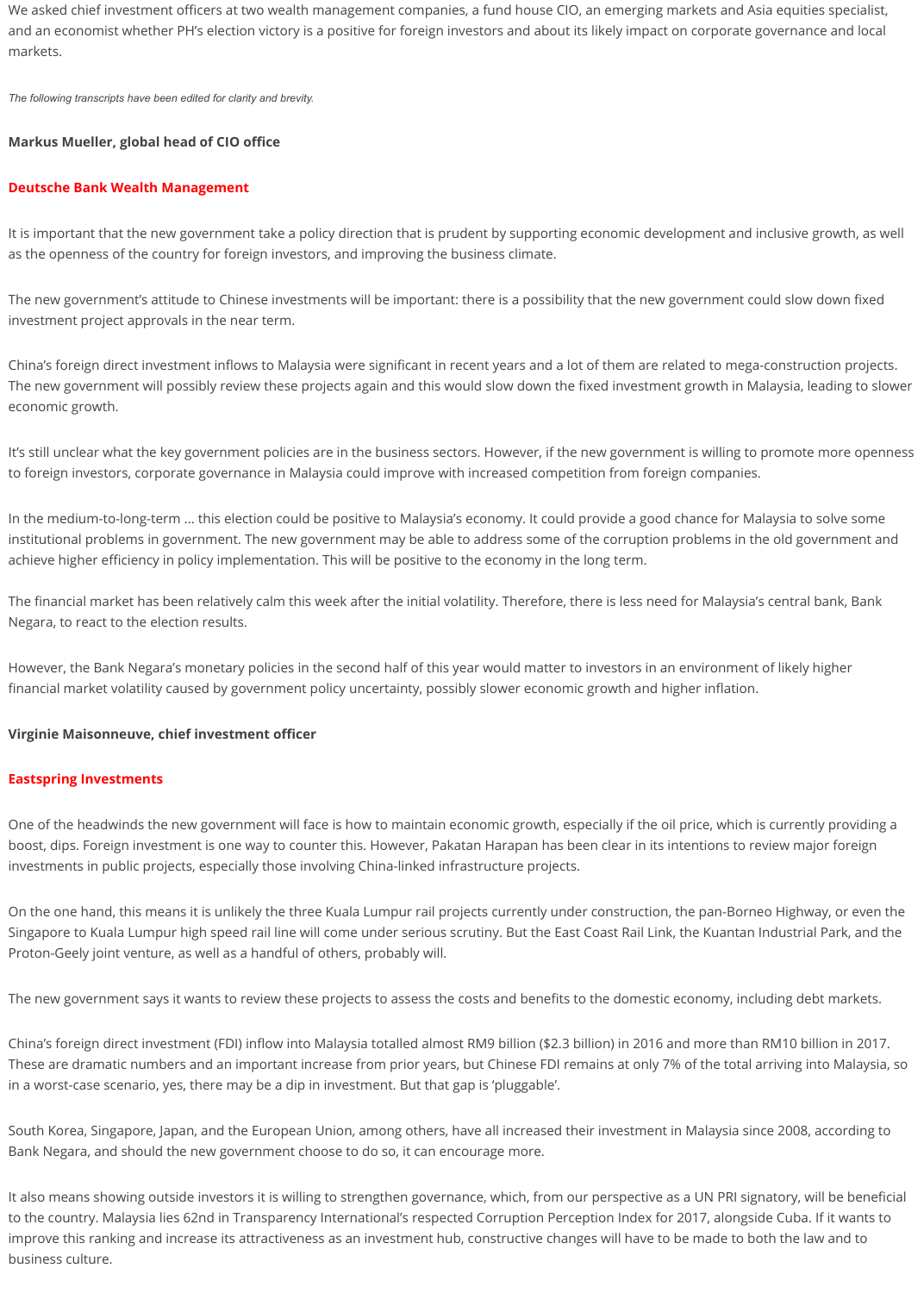A start has been made in reopening the investigation into 1MDB, as well as promising police increased pay, pledging more transparency in government procurement plans, and many more positive-sounding anti-graft measures.

It is clear that in order for Malaysia to improve its attractiveness as an FDI destination, including plugging the gap left if China FDI is scaled back, delivering on these promises is key. Until then, businesses are still likely to adopt a wait-and-see stance.

# **Will Ballard, head of emerging markets and Asia Pacific equities**

#### **Aviva Investors**

It remains unclear whether Mahathir's government will be explicitly, positively disposed towards foreign investors. We do not, however, believe that this is the most important issue. As long-term investors, the perception of corruption, censorship and the rule of law are all much more significant and relevant factors that determine allocation of capital to, or away from, a country.

If Mahathir's government can improve transparency and reduce the perception of corruption, then it can be nothing but positive for foreign investor confidence and their desire to invest in the Malaysian economy.

The critics point to the populist agenda of the winners' election manifesto – among their 60 pledges is the potential rolling back of the muchmaligned goods and services tax and the re-introduction of some fuel subsidies – and the fact that Mahathir is part of the old establishment, with the emphasis on both "old" and "establishment".

In our view, what is quite clearly missed is the cathartic benefit the country will gain from this change in regime. Over the years, Malaysia has seen a steady clampdown on the press and political freedom and a creeping rise in corruption, culminating in Najib's alleged misappropriation of assets from 1MDB and the sentencing of political opponent Anwar Ibrahim on questionable charges.

It is a great credit to Najib and Barisian National that this transition appears to be proceeding peacefully. Should Mahathir stay true to his word and relinquish his seat to Anwar on his release from jail, this will, in our view, be a strong signal that Malaysia is moving in the direction of a fullyfunctioning democracy backed by the rule of law.

# **Jamus Lim, economist**

# **Thirdrock Group**

If you look at the data, you'll find that Malaysia's existing level of corporate governance isn't actually too poor. Depending on the specific measure,

it is comparable, if not better, than many other upper-middle income countries, and even higher than some industrialised economies such as South Korea, which struggles with chaebol-related corporate governance challenges, and Turkey, which faces governance challenges due to excessive firm concentration.

That said, there is a close relationship between corporate governance and the overall quality of governance in the economy. Much of this is bidirectional: a more corrupt government, for example, is more likely to overlook or tolerate corporate shenanigans, while poor corporate governance can undermine exchange relationships and give rise to a more corrupt mindset.

Does this matter for investors? Yes, but only at the margin. In general, more traditional factors – firm profitability, current valuations, and management quality – are likely to matter more. Corporate governance will come into play only after all these factors are accounted for.

There could be short-run costs if the government goes ahead with implementing some of its election promises. For example, if the new government does decide to re-evaluate or renegotiate terms on pipeline large-scale infrastructure projects, this will likely be detrimental to the earnings of construction-sector corporates that were previously in the running for said projects, and in turn their equity prices.

By a similar token, a rollback on tax reform will mean a deterioration in future fiscal and debt positions, forcing up yields on government bonds and potentially spilling over into wider corporate bond yield spreads for companies with weaker balance sheets.

If inflation rises as a result of a sustained ringgit depreciation, as it has in the runup to and since the election, then Bank Negara will face the uncomfortable prospect of having to raise interest rates to support the currency just when the economy could use a short-term boost from a relaxation in monetary policy.

The caveat to all this is that credible, sustainable structural reforms in the longer run have the potential to offset some of these shorter-run costs. For instance, if the new administration adopts serious steps toward improved governance and institutions, this can bolster growth prospects, which can more than make up for the negative short-run shock on the fiscal side.